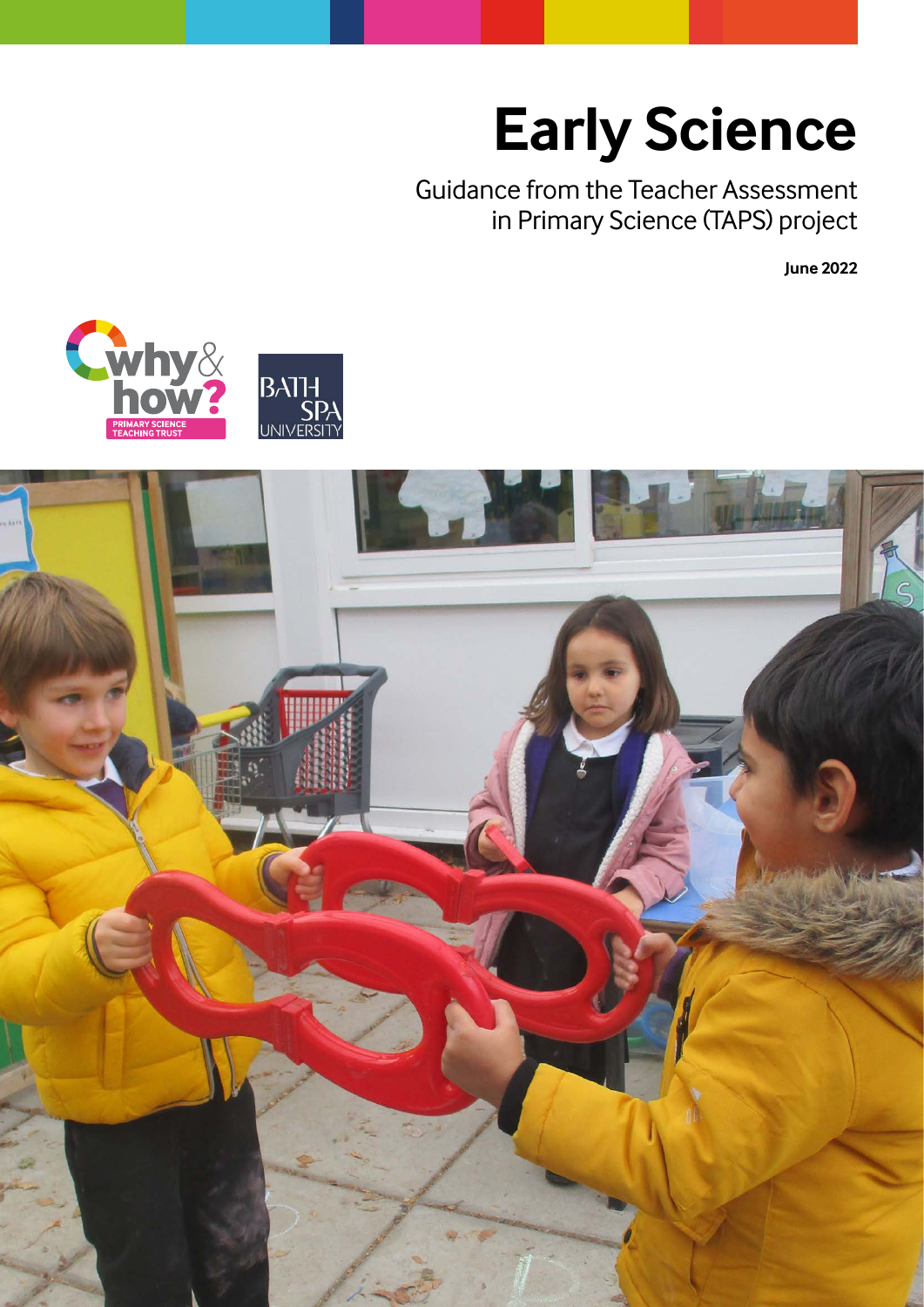## **The place of science in the Early Years**



**Playful exploration**

### **Adult role: interaction**

### Adult role: environment and resources

### Using assessment

### Young children are natural scientists, exploring and enquiring about their world from the outset.

Gopnik et al. (2001) describes the infant as the 'scientist in the crib': as the adult studies the child, so the child studies the adult and the world around them (p3-4). Although not necessarily named explicitly in early years curricula, science can be seen everywhere: in the growing of plants, the naming of animals when exploring what lives under a log, the making of

playdough and the exploration of sand and water in continuous provision. As well as the 'specific area' of 'Understanding the World', the statutory guidance for England lists three characteristics of effective teaching and learning: 'playing and exploring; active learning; creating and thinking critically' (DfE, 2021: 16), all of which support the development of scientific skills. This guidance considers underpinning principles for effective and developmentally appropriate practice in

early science.

Early science can be seen as playful exploration, using senses to explore the world, developing the key scientific skill of observation



- Relationship builder: interacting with and attuning to the children to develop a trusting relationship.
- Role model: showing an interest and positive attitude towards science and using appropriate science vocabulary.
- **Listener: valuing the unique child's** voice and interests, e.g. listening to their 'working theories' arising from their explorations.
- Scaffolder: sensitively responding and supporting children's explorations, e.g. by wondering or opening possibilities, by commenting or naming to help with communication and vocabulary, by providing an additional resource or provocation.
- Co-constructor: developing dialogue, e.g. through 'person-centred' questions (Harlen and Qualter, 2014) and 'sustained shared thinking' (Siraj-Blatchford et al., 2002).

Open-ended, first-hand experiences which are owned by the child are motivating and engaging as they may proceed at their own pace – there are no time constraints for an infant exploring a rattle with their mouth or toddler pouring water between different containers. Children learn through interaction with their environment, developing foundational scientific concepts, for example, that cars need a push to move around the track or that hot chocolate will cool down over time. Playful exploration is the precursor to later science investigations (Johnston 2010) and providing opportunities for such concrete sensory enquiries enables shared moments of attention and discussion of shared experiences, which is particularly important for those from disadvantaged backgrounds. The Creative Little Scientists European study found 'playful experiences' and 'hands-on, mindson exploratory engagement' (Cremin et al., 2015) to be essential elements for scientific development. 'Minds-on' notes the importance of the thinking and dialogue that goes alongside the exploration, which may be supported by the adult.

- Science opportunities in continuous provision e.g. sand and water play, construction, vehicles, playdough, sensory table such as herbs to cut and grind.
- $\blacksquare$  Outdoor provision that includes living things e.g. growing area, forest school, mud kitchen.
- A range of diverse, open-ended resources e.g. natural materials like pine cones and shells, containers, large loose parts such as ramps, tubes and materials for slides.

The adult has many roles in their science interactions with young children:

- **Provocations or invitations to learn e.g.** baking, bubble making, torches/mirrors for exploring light, instruments for exploring sound, magnetic bottles (see next page).
- **Play, observe & ask children questions** to find out what they are thinking and to scaffold their learning whilst they are exploring – see PSTT EY resources.
- Science opportunities in fiction and non-fiction texts e.g. using traditional stories to set up a problem solving context like building a house for the Three Little Pigs or making a waterproof shelter for Incy Wincy Spider.

Adults move between these roles, and others, fluidly, aiming to interact rather than interfere (Fisher, 2016). The interplay is dependent on the child and the individual situation, with practitioners aiming for a balance between adult and child-led explorations. For example, in continuous provision, the child may lead the learning and the adult follows, as the child notices, explores and tests in their water play. On other occasions, the adult may lead the learning in a playful way, for example, in cooking and gardening opportunities.

- **PSTT Early Years resources, including Provision Maps linked** to topics, stories and nursery rhymes: [pstt.org.uk/resources/](https://pstt.org.uk/resources/curriculum-materials/eyfs-science) [curriculum-materials/eyfs-science](https://pstt.org.uk/resources/curriculum-materials/eyfs-science)
- Further TAPS examples: [pstt.org.uk/resources/curriculum](https://pstt.org.uk/resources/curriculum-materials/assessment)[materialsassessment](https://pstt.org.uk/resources/curriculum-materials/assessment)
- **Pan London Assessment network Early Years resources:** [planassessment.com](https://planassessment.com)
- STEM stories: [nustem.uk/eyfs-stem-stories](https://nustem.uk/eyfs-stem-stories)
- **Bristol Early Years Characteristics of Effective Learning:** [bristolearlyyears.org.uk/early-learning/characteristics-of-effective](https://bristolearlyyears.org.uk/early-learning/characteristics-of-effective-learning)[learning](https://bristolearlyyears.org.uk/early-learning/characteristics-of-effective-learning)
- **E** Early Science research summary use of play and role of the adult: [ase.org.uk/resources/journal-of-emergent-science/issue-22](https://ase.org.uk/resources/journal-of-emergent-science/issue-22)



**An enabling environment will provide open-ended opportunities for scientific exploration:**

**Ongoing formative assessment involves tuning into the child and using this understanding to make professional judgements, for example, about whether to intervene to challenge thinking at a particular point in time.** 

A lot of this will be happening in the practitioner's head and does not need to be recorded. However, real time documentation such

as learning stories, floorbooks and working walls can be a useful way to explore the learning process with the child and their family.

Ongoing formative assessment also supports practitioner reflection and can be summarised for summative purposes when required.

#### *References*

Cremin, T., Glauert, E., Anna Craft, A., Compton, A. & Stylianidou, F. (2015) Creative Little Scientists: exploring pedagogical synergies between inquiry-based and creative approaches in Early Years science, *Education 3-13, 43:4, 404-419.* Open access project summary: *[www.](http://www.creative-little-scientists.eu/sites/default/files/Creativity_in_Science_and_Mathematics_Education.pdf) [creative-little-scientists.eu/sites/default/files/Creativity\\_in\\_Science\\_](http://www.creative-little-scientists.eu/sites/default/files/Creativity_in_Science_and_Mathematics_Education.pdf) [and\\_Mathematics\\_Education.pdf](http://www.creative-little-scientists.eu/sites/default/files/Creativity_in_Science_and_Mathematics_Education.pdf)* 

DfE (2021) *Statutory framework for the early years foundation stage: Setting the standards for learning, development and care for children from birth to five.* London: Department for Education.

Fisher, J. (2016) *Interacting or Interfering? Improving interactions in the early years. Maidenhead:* Open University Press.

Gopnik, A., Meltzoff, A. and Kuhl, P. (2001) *How Babies Think: The Science of Childhood.* London: Orion Books.

*Harlen, W. and Qualter, A. (2014) The Teaching of Science in Primary Schools (6th edition). Abingdon: Routledge.*

Johnston, J. (2010) Exploration and investigation. In Cooper, L., Johnston, J., Rotchell, E. and Woolley, R. (Eds) *Knowledge and understanding of the world.* London: Continuum, pp8-29.

Siraj-Blatchford, I., Sylva, K., Muttock, S., Gilden, R. and Bell, D. (2002) *Researching Effective Pedagogy in the Early Years: DfES Research Report 356.* London: DfES, HMSO.

#### **FURTHER RESOURCES**